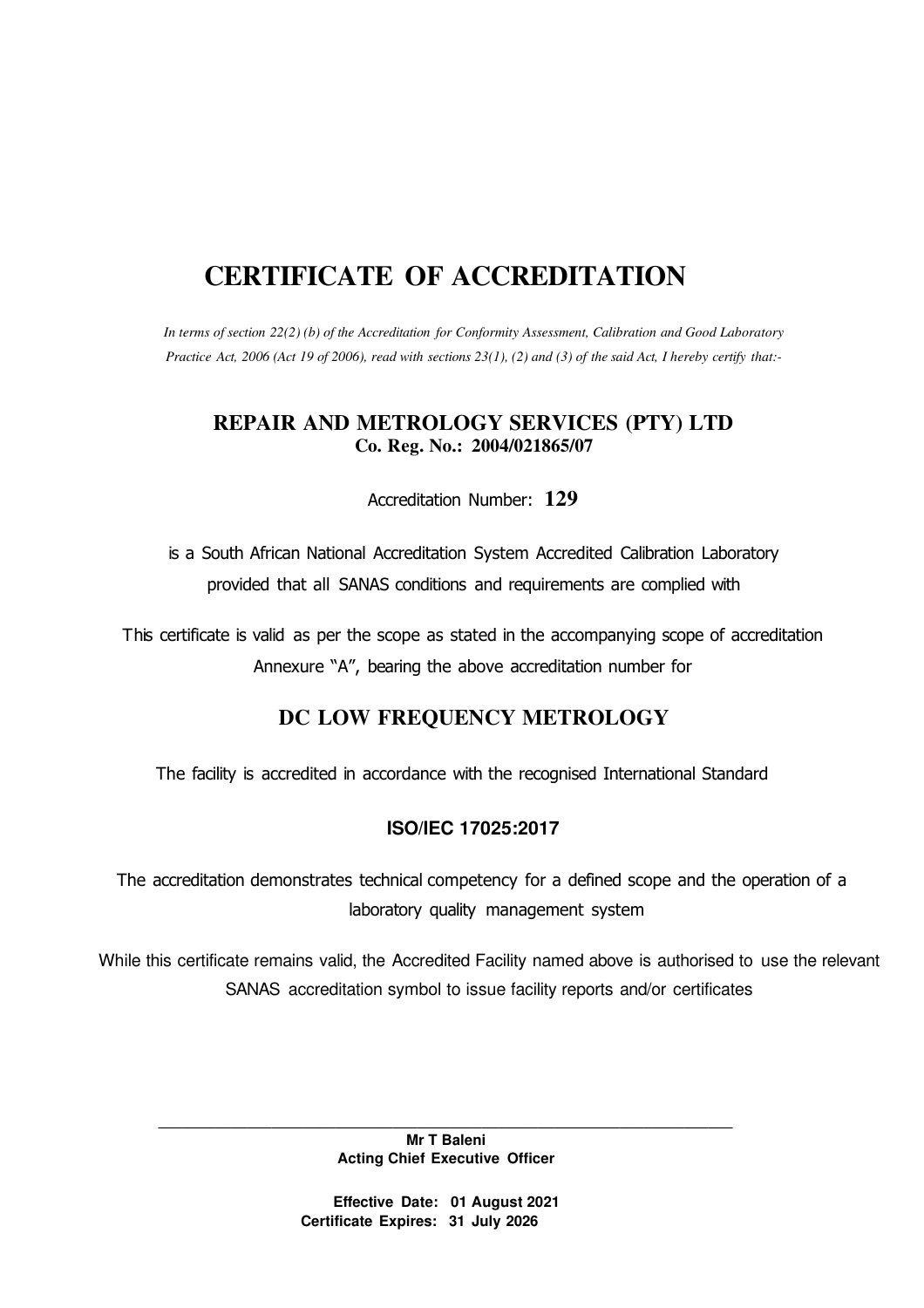# **SCOPE OF ACCREDITATION**

### DC LOW FREQUENCY METROLOGY

#### Accreditation Number: 129

| <b>Permanent Address of Laboratory:</b><br>Repair and Metrology Services (Pty) Ltd<br>No. 10 Enterprise Close<br>Linbro Office Park<br>Sandton<br>2065 |                                                                                                  |  | <b>Technical Signatories:</b>    | Mr LR Wesson<br>Mr RJ van Pletzen<br>Mr GJ van Staden                                                    |                                                                                                    |
|--------------------------------------------------------------------------------------------------------------------------------------------------------|--------------------------------------------------------------------------------------------------|--|----------------------------------|----------------------------------------------------------------------------------------------------------|----------------------------------------------------------------------------------------------------|
| Vorna Valley<br>1686                                                                                                                                   | <b>Postal Address:</b><br>Private Bag 10917                                                      |  | <b>Nominated Representative:</b> | Mr LR Wesson                                                                                             |                                                                                                    |
| Tel:                                                                                                                                                   | $(011) 608 - 8550$                                                                               |  | Issue No.:                       | 16                                                                                                       |                                                                                                    |
| Fax:                                                                                                                                                   | $(011) 608 - 0406$                                                                               |  | Date of Issue:                   | 01 August 2021                                                                                           |                                                                                                    |
|                                                                                                                                                        | E-mail: lesw@repmet.co.za                                                                        |  | Expiry Date:                     | 31 July 2026                                                                                             |                                                                                                    |
| <b>ITEM</b>                                                                                                                                            | <b>MEASURED QUANTITY</b><br>OR TYPE OF GAUGE OR<br><b>INSTRUMENT AND</b><br><b>NOMINAL RANGE</b> |  | <b>NOMINAL FREQUENCY</b>         | <b>CALIBRATION AND</b><br><b>MEASUREMENT</b><br><b>CAPABILITY EXPRESSED</b><br>AS AN UNCERTAINTY $(\pm)$ | <b>METHOD</b> /<br><b>PROCEDURE</b>                                                                |
| $\blacksquare$<br>$1.1$                                                                                                                                | DC Voltage (up to 1100 V)<br>DC voltage sources                                                  |  |                                  |                                                                                                          |                                                                                                    |
| 1.1.1                                                                                                                                                  | <b>Single values</b>                                                                             |  |                                  |                                                                                                          |                                                                                                    |
|                                                                                                                                                        | 10 V                                                                                             |  | <b>DC</b>                        | $5 \cdot 10^{-7} \cdot U$                                                                                | Direct comparison a with<br>a DC voltage standard.                                                 |
| 1.1.2                                                                                                                                                  | Low values $(<= 10 V)$                                                                           |  |                                  |                                                                                                          |                                                                                                    |
|                                                                                                                                                        | 0 V to 10 V                                                                                      |  | <b>DC</b>                        | $1 \cdot 10^{-6} \cdot U + 0.2 \mu V$                                                                    | Direct measurement or<br>comparison with a<br>DC voltage reference<br>standard.                    |
| 1.1.3                                                                                                                                                  | Intermediate values (>10 V to 1 100 V)                                                           |  |                                  |                                                                                                          |                                                                                                    |
|                                                                                                                                                        | 10 V to 1 000 V                                                                                  |  | DC                               | $2•10^{-6}$ •U                                                                                           | Direct measurement or<br>comparison with a DC<br>voltage source on a<br>multi-function calibrator. |

Original Date of Accreditation: 1988 **Page 1 of 5** Page 1 of 5

The CMC, expressed as an expanded uncertainty of measurement, is stated as the standard uncertainty of measurement multiplied by a coverage factor  $k = 2$ , corresponding to a confidence level of approximately 95%

## **Executive Accreditation**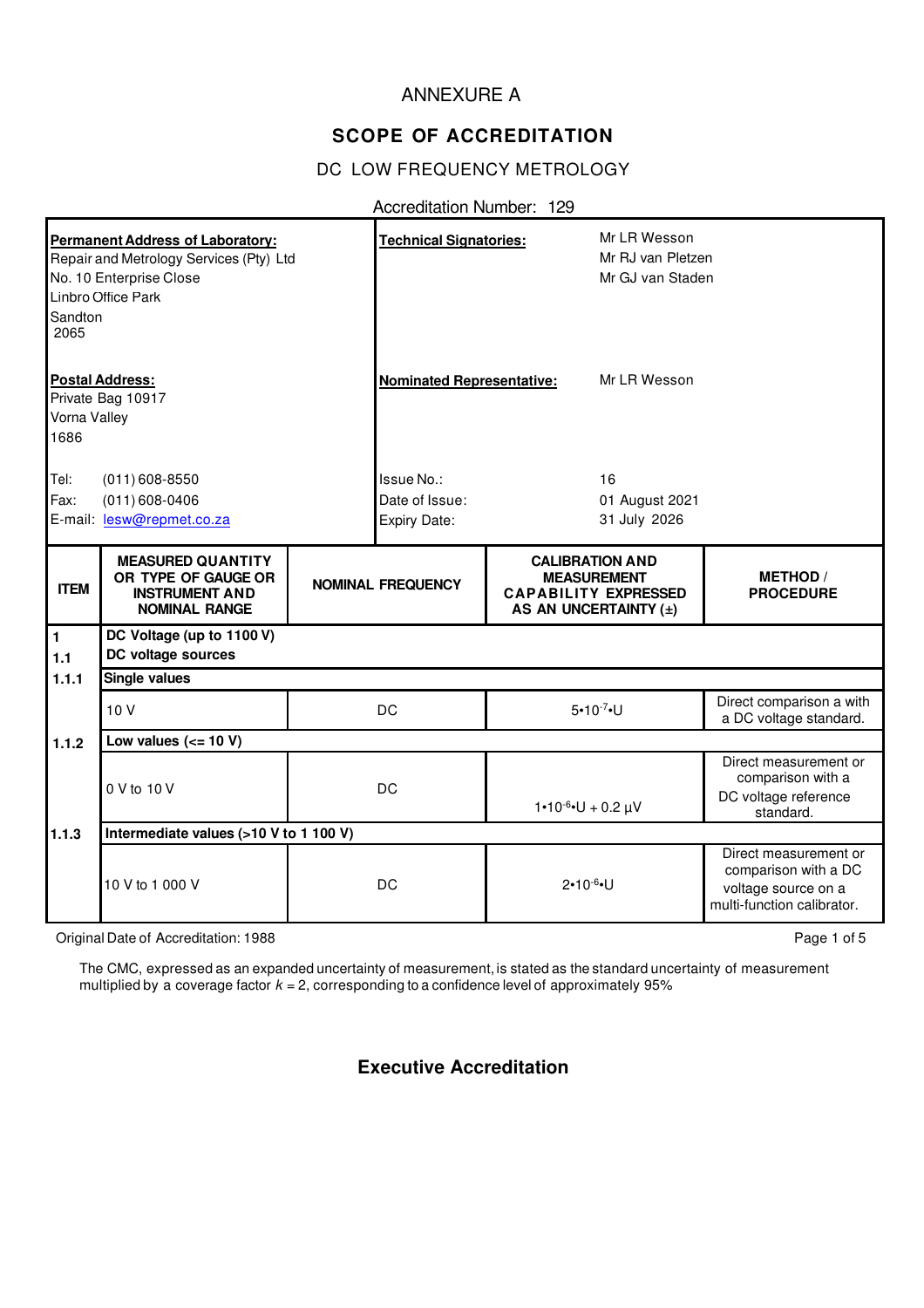#### Accreditation No: 129 Date of Issue: 01 August 2021 Expiry Date: 31 July 2026

| <b>ITEM</b>                    | <b>MEASURED QUANTITY OR</b><br><b>TYPE OF GAUGE OR</b><br><b>INSTRUMENT AND NOMINAL</b><br><b>RANGE</b>                                                                                                                                                 | <b>NOMINAL FREQUENCY</b>                                   | <b>CALIBRATION AND</b><br><b>MEASUREMENT CAPABILITY</b><br><b>EXPRESSED AS AN</b><br>UNCERTAINTY $(\pm)$                                         | <b>METHOD /</b><br><b>PROCEDURE</b>                                                                 |  |
|--------------------------------|---------------------------------------------------------------------------------------------------------------------------------------------------------------------------------------------------------------------------------------------------------|------------------------------------------------------------|--------------------------------------------------------------------------------------------------------------------------------------------------|-----------------------------------------------------------------------------------------------------|--|
| $1.2$<br>1.2.1                 | DC voltage meters<br>Very low values $(<= 1$ mV)                                                                                                                                                                                                        |                                                            |                                                                                                                                                  |                                                                                                     |  |
|                                | 0 mV to 1 mV                                                                                                                                                                                                                                            | DC                                                         | $0.2 \mu V$                                                                                                                                      | Direct measurement or<br>comparison with a DC<br>voltage source and short.                          |  |
| 1.2.2                          | Intermediate values (> 1 mV to 1100 V)                                                                                                                                                                                                                  |                                                            |                                                                                                                                                  |                                                                                                     |  |
|                                | 1 mV to 10 V<br>10 V to 1 000 V                                                                                                                                                                                                                         | DC<br>DC                                                   | $1 \cdot 10^{-6} \cdot U + 0.2 \mu V$<br>$2•10^{-6}$ •U                                                                                          | Direct measurement or<br>comparison with a DC<br>voltage source or a multi-<br>function calibrator. |  |
| $\overline{\mathbf{2}}$<br>2.1 | <b>DC</b> resistance<br>DC resistance standards and sources                                                                                                                                                                                             |                                                            |                                                                                                                                                  |                                                                                                     |  |
| 2.1.1                          | Low values ( $\Leftarrow$ 1 $\Omega$ )                                                                                                                                                                                                                  |                                                            |                                                                                                                                                  |                                                                                                     |  |
|                                | $0,1 \text{ m}\Omega$<br>1 m $\Omega$<br>10 m $\Omega$<br>$0,1$ $\Omega$                                                                                                                                                                                | DC<br>DC<br>DC<br>DC                                       | $6•10^{-4}$ R<br>$5•10^{-4}$ R<br>$5•10^{-5}$ R<br>$5•10^{-5}$ R                                                                                 | Direct, substitution or<br>current volt drop<br>method.                                             |  |
| 2.1.2                          | Intermediate values (> 1 $\Omega$ to 1 M $\Omega$ )                                                                                                                                                                                                     |                                                            |                                                                                                                                                  |                                                                                                     |  |
|                                | $\overline{1 \Omega}$<br>10 $\Omega$<br>100 $\Omega$<br>$1 k\Omega$<br>$10 k\Omega$<br>$100 k\Omega$<br>1 $M\Omega$                                                                                                                                     | $\overline{DC}$<br>DC<br>DC<br>DC<br>DC<br>DC<br>DC        | $5•10^{-6}$ R<br>$5•10^{-6}$ R<br>$5•10^{-6}$ R<br>$5•10^{-6}$ R<br>$5•10^{-6}$ R<br>$7•10^{-6}•R$<br>$7•10^{-6}•R$                              | Direct, substitution or<br>current volt drop<br>method.                                             |  |
| 2.1.3                          | High values (>1 $M\Omega$ )                                                                                                                                                                                                                             |                                                            |                                                                                                                                                  |                                                                                                     |  |
|                                | 10 MΩ<br>100 $M\Omega$<br>200 MΩ<br>1 $G\Omega$<br>10 $G\Omega$                                                                                                                                                                                         | DC<br>DC<br>DC<br>DC<br>DC                                 | $1•10^{-5}$ R<br>$1 \cdot 10^{-4} \cdot R$<br>$1 \cdot 10^{-3} \cdot R$<br>$1 \cdot 10^{-3} \cdot R$<br>$1•10^{-3}•R$                            | Direct or substitution<br>method.                                                                   |  |
| 2.1.4                          | <b>Standards for high current</b>                                                                                                                                                                                                                       |                                                            |                                                                                                                                                  |                                                                                                     |  |
|                                | $0.002 \text{ m}\Omega$<br>$0,1 \text{ m}\Omega$<br>1 m $\Omega$                                                                                                                                                                                        | $\overline{DC}$<br>DC<br>DC                                | $1•10^{-3}•R$<br>$5•10^{-4}$ R<br>$5•10^{-4}$ R                                                                                                  | Direct or substitution<br>method.                                                                   |  |
| 2.1.5                          | <b>Multiple ranges</b>                                                                                                                                                                                                                                  |                                                            |                                                                                                                                                  |                                                                                                     |  |
|                                | 10 $\mu\Omega$ to 1 m $\Omega$<br>1 m $\Omega$ to 100 m $\Omega$<br>0,1 $\Omega$ to 10 k $\Omega$<br>10 k $\Omega$ to 1 M $\Omega$<br>1 M $\Omega$ to 10 M $\Omega$<br>10 MΩ to 100 MΩ<br>100 M $\Omega$ to 1 G $\Omega$<br>1 $G\Omega$ to 10 $G\Omega$ | DC<br>DC<br>DC<br>DC<br>DC<br>DC<br><b>DC</b><br><b>DC</b> | $6•10^{-4}$ R<br>$5•10^{-5}$ R<br>$5•10^{-6}$ R<br>$7•10^{-6}•R$<br>$1•10^{-5}•R$<br>$1 \cdot 10^{-4} \cdot R$<br>$1•10^{-3}•R$<br>$1•10^{-3}•R$ | Direct, substitution or<br>current volt drop<br>method.                                             |  |

Original date of accreditation: 1988 **Page 2 of 5** Page 2 of 5

The CMC, expressed as an expanded uncertainty of measurement, is stated as the standard uncertainty of measurement multiplied by a coverage factor  $k = 2$ , corresponding to a confidence level of approximately 95%

# **Executive Accreditation**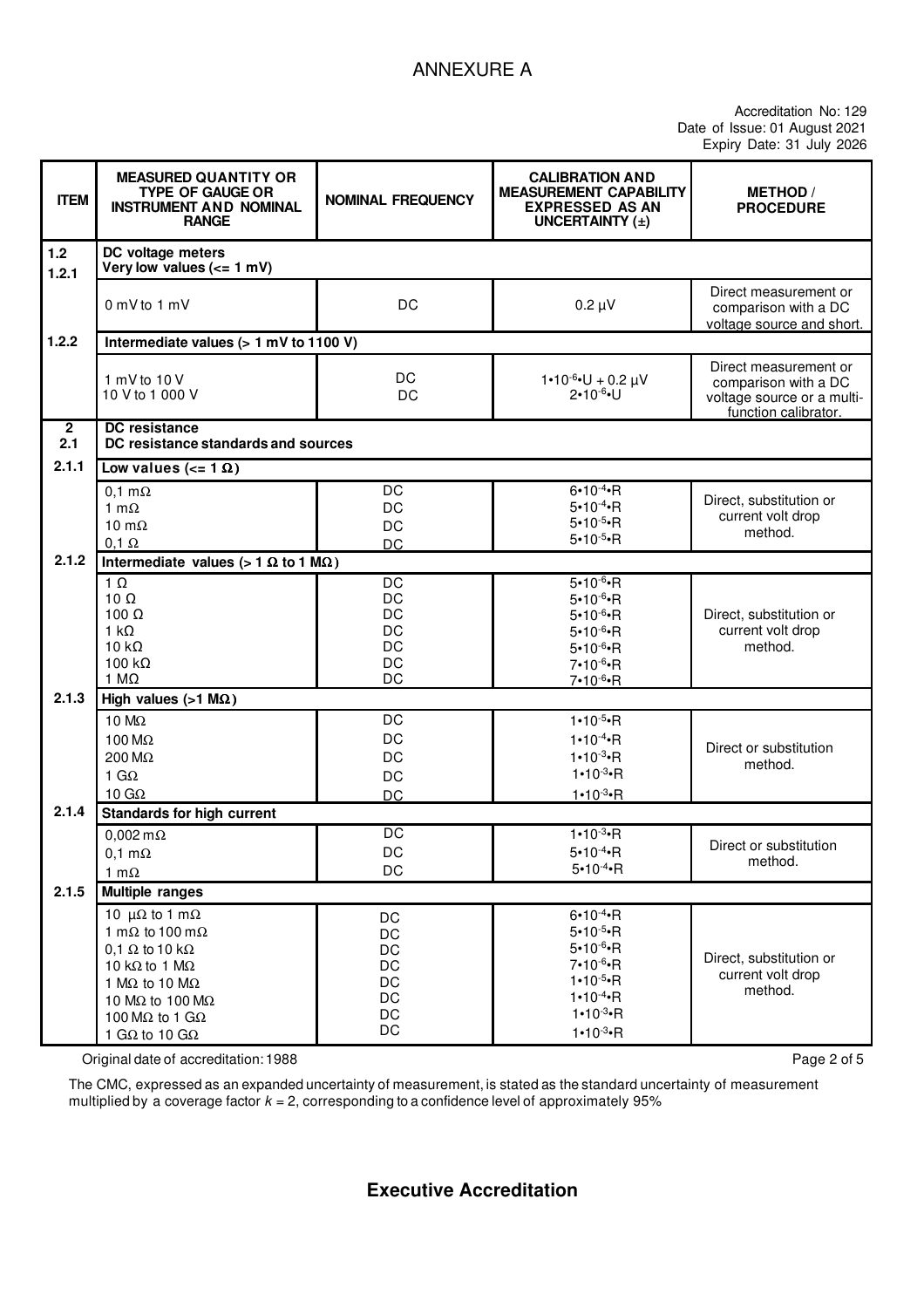#### Accreditation No.: 129 Date of Issue: 01 August 2021 Expiry Date: 31 July 2026

| <b>ITEM</b>                    | <b>MEASURED QUANTITY OR</b><br><b>TYPE OF GAUGE OR</b><br><b>INSTRUMENT AND NOMINAL</b><br><b>RANGE</b>                                            | <b>NOMINAL</b><br><b>FREQUENCY</b>                                               | <b>CALIBRATION AND</b><br><b>MEASUREMENT CAPABILITY</b><br><b>EXPRESSED AS AN</b><br>UNCERTAINTY $(\pm)$              | <b>METHOD /</b><br><b>PROCEDURE</b>                       |  |
|--------------------------------|----------------------------------------------------------------------------------------------------------------------------------------------------|----------------------------------------------------------------------------------|-----------------------------------------------------------------------------------------------------------------------|-----------------------------------------------------------|--|
| 2.2<br>2.2.1                   | <b>DC</b> resistance meters<br>Low values ( $\leq$ 1 $\Omega$ )                                                                                    |                                                                                  |                                                                                                                       |                                                           |  |
|                                | 100 $\mu\Omega$ to 1 m $\Omega$<br>10 m $\Omega$ to 1 $\Omega$                                                                                     | DC<br>DC                                                                         | $5•10^{-4}$ R<br>$5•10^{-5}$ R                                                                                        | Direct or substitution<br>method.                         |  |
| 2.2.2                          | Intermediate values (> 1 $\Omega$ to 1 G $\Omega$ )                                                                                                |                                                                                  |                                                                                                                       |                                                           |  |
|                                | 1 $\Omega$ to 10 k $\Omega$<br>10 k $\Omega$ to 1 M $\Omega$<br>1 M $\Omega$ to 10 M $\Omega$<br>10 MΩ to 100 MΩ<br>100 M $\Omega$ to 1 G $\Omega$ | DC<br>DC<br>DC<br>DC<br>DC                                                       | $5•10^{-6}$ R<br>$7•10^{-6}•R$<br>$1 \cdot 10^{-5} \cdot R$<br>$1 \cdot 10^{-4} \cdot R$<br>$1•10^{-4}•R$             | Direct, substitution or<br>current volt drop<br>method.   |  |
| 2.2.3                          | High values ( $> 1$ G $\Omega$ )                                                                                                                   |                                                                                  |                                                                                                                       |                                                           |  |
|                                | 1 $G\Omega$ to 10 $G\Omega$                                                                                                                        | <b>DC</b>                                                                        | $1 \cdot 10^{-3} \cdot R$                                                                                             | Direct or substitution method                             |  |
| $\overline{3}$<br>3.1<br>3.1.1 | DC current (up to 100 A)<br><b>DC current sources</b><br>Low values $(<= 0.1$ mA)                                                                  |                                                                                  |                                                                                                                       |                                                           |  |
|                                | $0, 1\mu A$ to $10\mu A$<br>10 µA to 100 µA                                                                                                        | DC<br>DC                                                                         | 0.01 nA<br>$5 \cdot 10^{-6}$ -1 + 0,01 nA                                                                             | Direct current or volt<br>drop method.                    |  |
| 3.1.2                          | Intermediate values (> 0,1 mA to 20 A)                                                                                                             |                                                                                  |                                                                                                                       |                                                           |  |
|                                | 0.1 mA to 100 mA<br>0,1 A to 20 A                                                                                                                  | DC<br>DC                                                                         | $5 \cdot 10^{-6}$<br>$1 - 10^{-5}$                                                                                    | Direct current or volt<br>drop method.                    |  |
| 3.2<br>3.2.1                   | DC current meters Low<br>values $(<=0,1$ mA)                                                                                                       |                                                                                  |                                                                                                                       |                                                           |  |
|                                | $0,1 \mu A$ to $10 \mu A$<br>10 µA to 100 µA                                                                                                       | DC<br>DC                                                                         | $0,01$ nA<br>$5 \cdot 10^{-6} \cdot I + 0,01 \text{ nA}$                                                              | Direct measurement.                                       |  |
| 3.2.2                          | Intermediate values (>0,1 mA to 20 A)                                                                                                              |                                                                                  |                                                                                                                       |                                                           |  |
|                                | 0.1 mA to 100 mA<br>100 mA to 20 A                                                                                                                 | DC<br>DC                                                                         | $5 - 10^{-6}$<br>$1 \cdot 10^{-5}$                                                                                    | Direct measurement.                                       |  |
| 3.3<br>3.3.1                   | <b>DC</b> current Ratios<br>(up to 1 000 A)                                                                                                        |                                                                                  |                                                                                                                       |                                                           |  |
|                                | 20 A to 1 000 A                                                                                                                                    | DC                                                                               | $2•10-3$                                                                                                              | Comparison with a<br>reference standard.                  |  |
| $\overline{4}$<br>4.2<br>4.2.1 | Impedance (up to 200 kHz range)<br>Capacitance<br>Capacitance and dissipation factor for low loss capacitors                                       |                                                                                  |                                                                                                                       |                                                           |  |
|                                | $0 \mu$ F to 10 $\mu$ F<br>10 µF to 11 mF                                                                                                          | 100 Hz to 1 kHz                                                                  | $6•10^{-4}$ • C + 2 pF<br>$6•10^{-3}$ • C                                                                             | Direct measurement or<br>substitution method.             |  |
| 4.2.4                          | <b>Meters</b>                                                                                                                                      | 50 Hz                                                                            |                                                                                                                       |                                                           |  |
|                                | $0 \mu$ F to 10 $\mu$ F<br>10 µF to 33 µF<br>33 µF to 110 µF<br>110 µF to 330 µF<br>330 µF to 1 mF<br>1 mF to 3.3 mF                               | 100 Hz to 1 kHz<br>50 Hz to 120 kHz<br>50 Hz to 80 Hz<br>50 Hz<br>50 Hz<br>50 Hz | $6•10^{-4}$ • C + 2 pF<br>$5•10^{-3}$ • C<br>$5•10^{-3}$ • C<br>$5•10^{-3}$ • C<br>$5•10^{-3}$ • C<br>$5•10^{-3}$ • C | Direct measurement of<br>reference standard<br>capacitor. |  |
|                                | 3.3 mF to 11 mF                                                                                                                                    | 10 Hz to 50 Hz                                                                   | $5•10^{-3}$ • C                                                                                                       |                                                           |  |

Original date of accreditation: 1988 **Page 3 of 5** Page 3 of 5

The CMC, expressed as an expanded uncertainty of measurement, is stated as the standard uncertainty of measurement multiplied by a coverage factor  $k = 2$ , corresponding to a confidence level of approximately 95%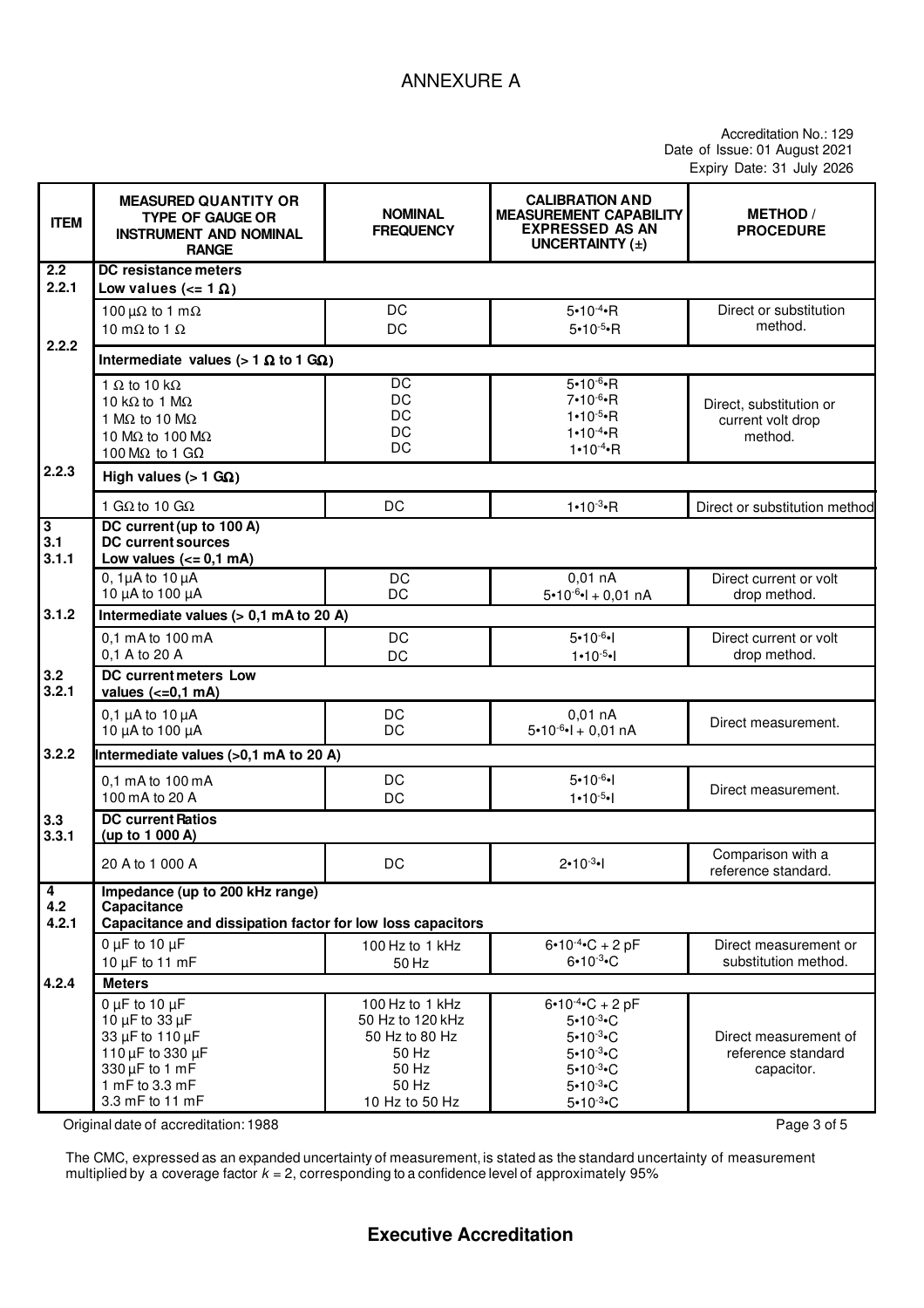#### Accreditation No.: 129 Date of Issue: 01 August 2021 Expiry Date: 31 July 2026

| <b>ITEM</b>  | <b>MEASURED QUANTITY OR</b><br><b>TYPE OF GAUGE OR</b><br><b>INSTRUMENT AND NOMINAL</b><br><b>RANGE</b> | <b>NOMINAL</b><br><b>FREQUENCY</b>                                                                                                                                                                                                              | <b>CALIBRATION AND</b><br><b>MEASUREMENT CAPABILITY</b><br><b>EXPRESSED AS AN</b><br>UNCERTAINTY $(\pm)$                                                                                                                                                                                                                                                       | <b>METHOD /</b><br><b>PROCEDURE</b>             |
|--------------|---------------------------------------------------------------------------------------------------------|-------------------------------------------------------------------------------------------------------------------------------------------------------------------------------------------------------------------------------------------------|----------------------------------------------------------------------------------------------------------------------------------------------------------------------------------------------------------------------------------------------------------------------------------------------------------------------------------------------------------------|-------------------------------------------------|
| 4.3<br>4.3.1 | <b>Inductance</b><br>Self-inductance and equivalent series resistance, low values (>= 1 mH)             |                                                                                                                                                                                                                                                 |                                                                                                                                                                                                                                                                                                                                                                |                                                 |
|              | $0$ to 1 mH                                                                                             | 100 Hz to 1 kHz                                                                                                                                                                                                                                 | $5 \cdot 10^{-4} \cdot L + 0.1 \mu H$                                                                                                                                                                                                                                                                                                                          | Direct or substitution<br>method.               |
| 4.3.2        | Self-inductance and equivalent series resistance, intermediate values (>= 1 mH to 1 H)                  |                                                                                                                                                                                                                                                 |                                                                                                                                                                                                                                                                                                                                                                |                                                 |
|              | 0,001 H to 1 H                                                                                          | 100 Hz to 1 kHz                                                                                                                                                                                                                                 | $5 \cdot 10^{-4} \cdot L + 0.1 \mu H$                                                                                                                                                                                                                                                                                                                          | Direct or substitution<br>method.               |
| 4.3.3        | Self-inductance and equivalent series resistance, high values (>1 H)                                    |                                                                                                                                                                                                                                                 |                                                                                                                                                                                                                                                                                                                                                                |                                                 |
|              | 1 H to 10 H                                                                                             | 100 Hz to 120 Hz                                                                                                                                                                                                                                | $5 \cdot 10^{-4} \cdot L$                                                                                                                                                                                                                                                                                                                                      | Direct or substitution<br>method.               |
| 4.3.5        | <b>Meter</b>                                                                                            |                                                                                                                                                                                                                                                 |                                                                                                                                                                                                                                                                                                                                                                |                                                 |
|              | $0.1 H$ to $10 H$                                                                                       | 100 Hz to 1 kHz                                                                                                                                                                                                                                 | $5 \cdot 10^{-4}$                                                                                                                                                                                                                                                                                                                                              | Direct measurement.                             |
| 5.2<br>5.2.1 | AC voltage up to 1 000 V (for high voltage see 8.3)<br><b>Sources</b>                                   |                                                                                                                                                                                                                                                 |                                                                                                                                                                                                                                                                                                                                                                |                                                 |
|              | $0 \text{ mV}$ to $2 \text{ V}$<br>2 V to 20 V<br>20 V to 200 V<br>200 V to 1 kV                        | 10 Hz to 20 kHz<br>20 kHz to 100 kHz<br>100 kHz to 500 kHz<br>500 kHz to 1 MHz<br>40 Hz to 20 kHz<br>20 kHz to 100 kHz<br>100 kHz to 500 kHz<br>500 kHz to 1 MHz<br>40 Hz to 20 kHz<br>20 kHz to 100 kHz<br>40 Hz to 1 kHz<br>1 kHz to 20 kHz   | $4•10^{-5}·U + 5 \mu V$<br>$5.10^{-5}$ -U + 5 µV<br>$1 \cdot 10^{-4} \cdot U + 5 \mu V$<br>$4 \cdot 10^{-4} \cdot U + 5 \mu V$<br>4•10 <sup>-5</sup> •U<br>$5 \cdot 10^{-5} \cdot U$<br>$1 \cdot 10^{-4} \cdot U$<br>$4 \cdot 10^{-4} \cdot U$<br>$4•10^{-5}$ •U<br>$5.10 - 5.0$<br>$5 \cdot 10^{-5} \cdot U$<br>$6•10^{-5}$ •U                                | Direct comparison with a<br>reference standard. |
| 5.2.2        | <b>Meter</b>                                                                                            |                                                                                                                                                                                                                                                 |                                                                                                                                                                                                                                                                                                                                                                |                                                 |
|              | $0 \text{ mV}$ to $2 \text{ V}$<br>2 V to 20 V<br>20 V to 200 V<br>200 V to 1 kV                        | 10 Hz to 20 $kHz$<br>20 kHz to 100 kHz<br>100 kHz to 500 kHz<br>500 kHz to 1 MHz<br>40 Hz to 20 kHz<br>20 kHz to 100 kHz<br>100 kHz to 500 kHz<br>500 kHz to 1 MHz<br>40 Hz to 20 kHz<br>20 kHz to 100 kHz<br>40 Hz to 1 kHz<br>1 kHz to 20 kHz | $4•10^{-5}·U + 5 \mu V$<br>$5 \cdot 10^{-5} \cdot U + 5 \mu V$<br>$1 \cdot 10^{-4} \cdot U + 5 \mu V$<br>$4 \cdot 10^{-4} \cdot U + 5 \mu V$<br>$4 \cdot 10^{-5} \cdot U$<br>$5 \cdot 10^{-5} \cdot U$<br>$1 \cdot 10^{-4} \cdot U$<br>$4•10^{-4}$ •U<br>$4•10^{-5}$ •U<br>$5 \cdot 10^{-5} \cdot U$<br>$5 \cdot 10^{-5} \cdot U$<br>$6 \cdot 10^{-5} \cdot U$ | Direct measurement.                             |

Original date of accreditation: 1988 **Page 4 of 5** Page 4 of 5

The CMC, expressed as an expanded uncertainty of measurement, is stated as the standard uncertainty of measurement multiplied by a coverage factor  $k = 2$ , corresponding to a confidence level of approximately 95%

## **Executive Accreditation**